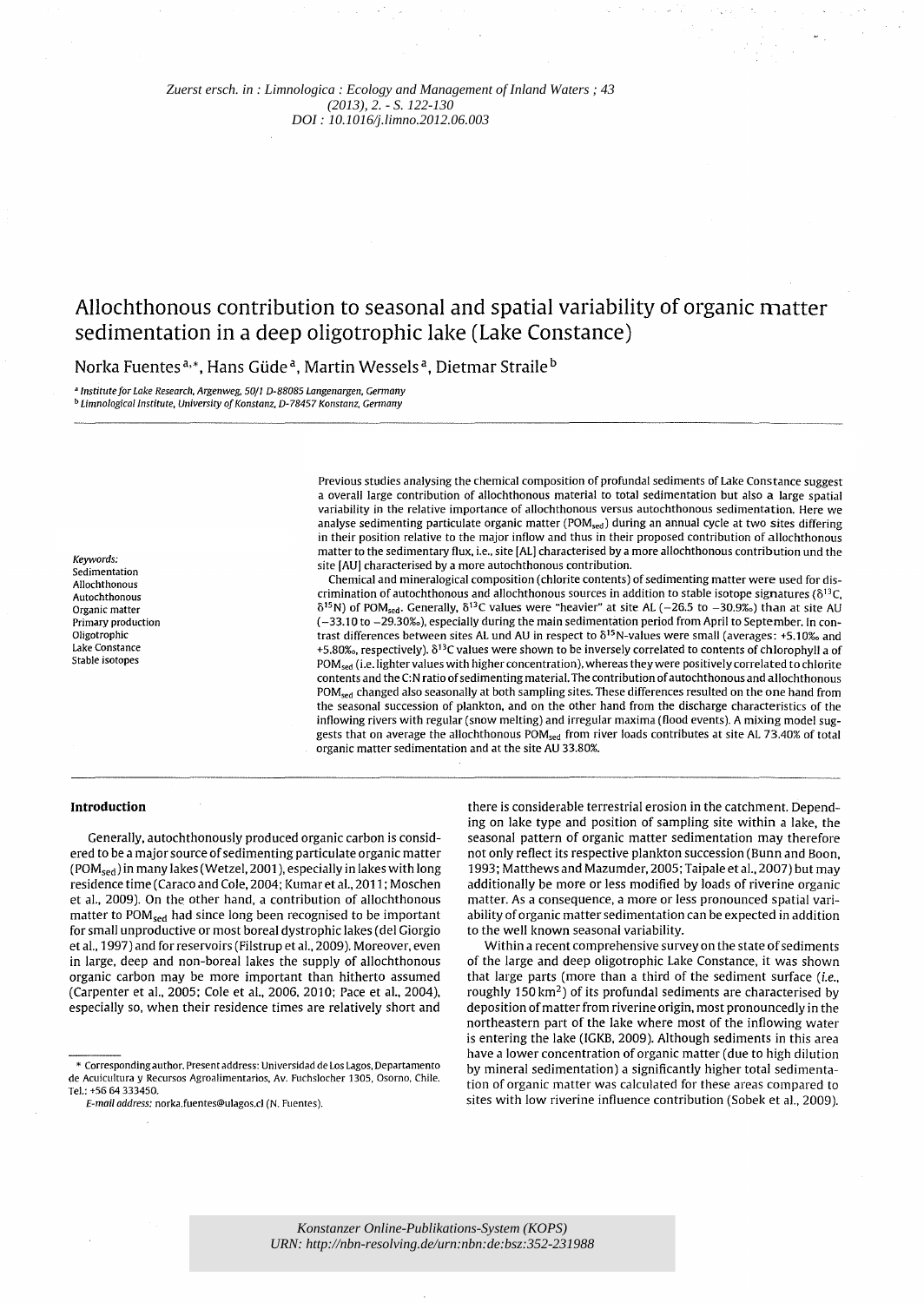#### Ta ble 1

CorTIparsion ofTOC and POC annual river loads to Lake Constance-upper lake basin (source IGKB. 2001) and planktonic primary production estimates (sources: Tilzer et al. 1991; Güde et al., 1998) derived from measurements of <sup>14</sup>C-carbonate assimilation by plankton.

| Year                                   | 1985/1986 | 1995/1996                | 1996/1997 |
|----------------------------------------|-----------|--------------------------|-----------|
| TOC load ( $\times$ 10 <sup>3</sup> t) | 44.5      | 40.1                     | 49.1      |
| POC load $(x10^3 t)$                   | 24.9      | 21.5                     | 39.2      |
| Primary production $(x10^3 t)$         | 58.9      | $\overline{\phantom{a}}$ | 34.7      |

The potential importance of allochthonous carbon supply for the lake is further underlined by existing carbon budgets (Güde et al., 1998; IGKB, 2000; Tilzer et al., 1991). Especially after its successful reoligotrophication. loads of allochthonous organic carbon from rivers exceed estimates of primary production (Table 1).

In order to obtain more direct information on the contribution of autochthonous and allochthonous sedimentation of organic matter in a deep oligotrophic lake. we analysed sedimenting particulate organic matter (POM<sub>sed</sub>) during a vegetation period at two contrasting sites. These two sites differ in their allochthonous contribution to sedimentation and were selected from a total of 50 sampling sites which sediments have been characterised chemically, physically and biologically (IGKB, 2009). Although located more than four kilometres away from the major riverine inflow of the Rhine (Fig. 1). the sediments from the site AL in the northeast basin are dominated by allochthonous matter. while the sediments of site AV at the south shore of the central basin. are dominated by autochthonous material (Wessels. 1998; IGKB. 2009).

At these sites. quantity and quality of sedimenting matter collected by sediment traps was analysed during an annual cycle. In addition to mineralogical indicators, i.e., chlorite contents (Wessels, 1995; IGKB, 2009; Müller, 1966),  $\delta^{13}$ C,  $\delta^{15}$ N, and C:N ratios (Meyers and Ishiwatari. 1993; Bernasconi et al.. 1997) were used to estimate

the relative importance of allochthonous matter to total organic sedimentation at the two sites.

For this aim. the following working hypotheses were examined:

- a. POM<sub>sed</sub> sedimentation at site AL will exceed considerably that of site AV due to a much higher contribution of alIochthonous POM<sub>sed</sub>.
- b. These quantitative differences will also be reflected by qualitative differences of sedimenting matter (isotope signatures. elementary analysis of POM<sub>sed</sub>, contents of Chl a, and mineralogical composition) which will allow an estimate of the allochthonous and autochthonous POM<sub>sed</sub> contribution at the respective study sites.
- c. The allochthonous contribution will show pronounced seasonal patterns related to variability in water inflow at both sites.

#### Materials and methods

Lake Constance is a deep monomictic lake (surface:  $539 \text{ km}^2$ ) maximum depth: 254 m. mean depth: 100 m) which is situated north of the Alps at the border of Austria. Germany and Switzerland. The river Rhine is the largest inflow of the lake. Its mostly alpine catchment  $(6.119 \text{ km}^2)$  comprises 56.1% of the area of the total catchment of the lake. and its annual discharge amounts to 66% of the total annual water inflow. The river discharges on average annually  $2-3$  Mio  $m<sup>3</sup>$  of solid matter to the lake. which consists to 98% of minerals. while the organic fraction is less than 2% (IGKB. 2000; Wessels. 1998). The remaining part of the hydraulic and nutrient loads a provided by small rivers. which enter the lake predominantly in its northeastern part (Fig. 1). Discharge of the river Rhine and total organic carbon (TOC) loads were downloaded from the website of the



Fig. 1. Map of Lake Constance with main inflows. their annual mean discharge and sampling sites.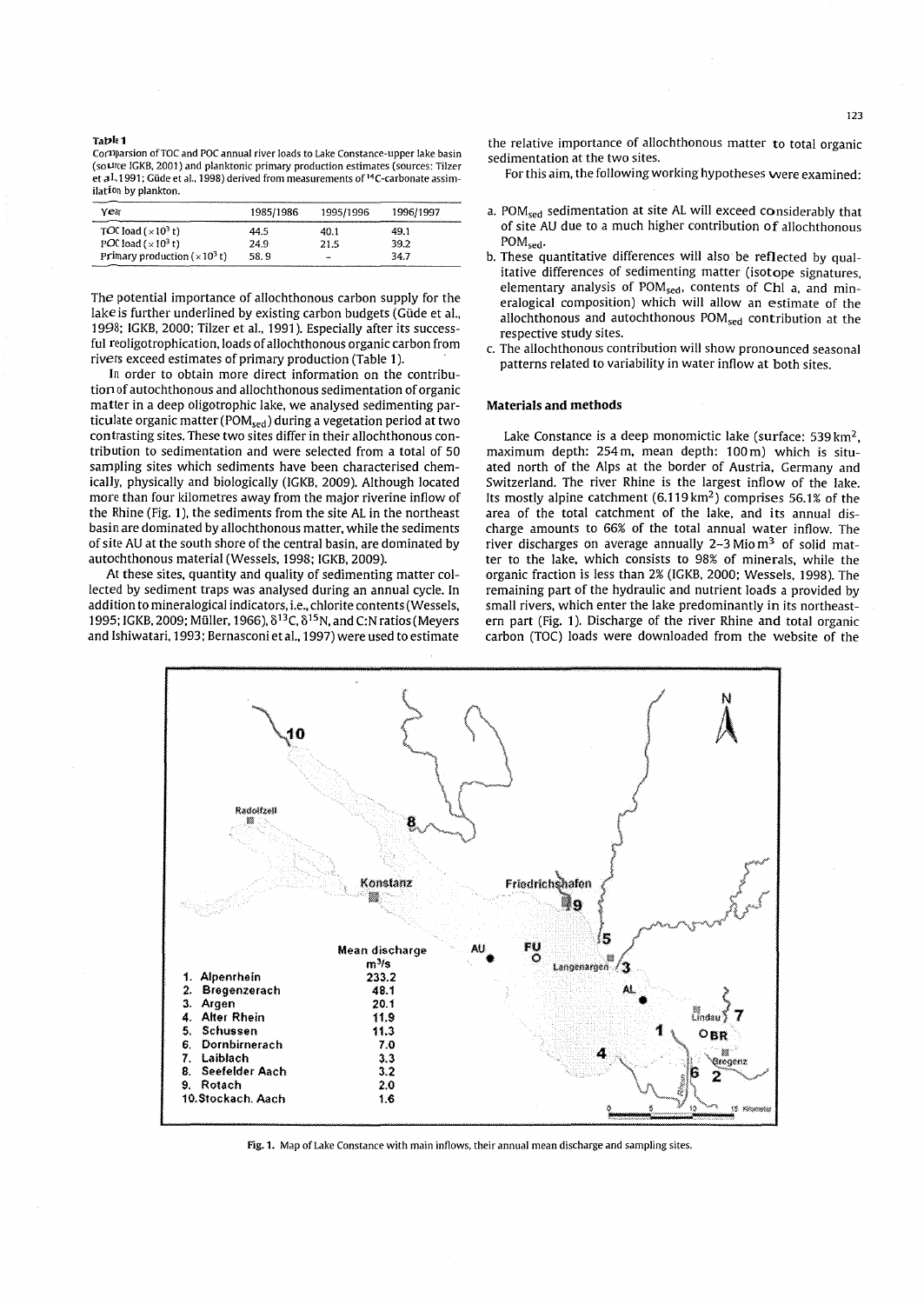Swiss National River Monitoring and Survey Programme (NADUF, http://www.bafu.admin.ch/hydrologie/O 1831 /01840/index.html).

The sampling sites chosen for the present study were in the central and north-eastern part of the main lake basin (Obersee, Fig. 1). Sampling site AL (latitude: 47°.5558N, longitude: 9°.6007E, depth 143 m) is situated close to the northeastern shore. Although this site is situated in considerable distance (more than 4 km) from the mouths of the main contributing rivers (Fig. 1), the sediments of this area are under strong riverine influence. Therefore, it is representative for the allochthonously dominated northeastern part of the lake (IGKB, 2009). Sampling site AU (Latitude: 47.5996N, longitude: 9°.3579E, depth 102 m) is situated close to the central basin south shore. It is representative for the southern part of the lake which receives less matter from riverine origin. It was therefore considered to mirror more pronouncedly patterns caused by autochthonous processes (IGKB, 2009).

In addition to these two main sampling sites, water samples were also taken at the sampling site FU (latitude: 47°37.44N, longitude: 9"22.5287E depth 254 m), which is situated at the site of maximum depth in the central basin and which serves as main sampling site for long-term monitoring of the lake. For comparison of horizontal patterns of phytoplankton biomass distribution also station BR was included which was situated in the most eastern part of the lake (latitude:  $47^{\circ}37.1802$ , longitude:  $9^{\circ}28.2314$ , depth 65 m). Generally, all stations were sampled fortnightly, but not simultaneously because sampling at sites FU and BR was alternating weekly with sampling at sites AU and AL.

#### *Water samples*

Samples were taken from the euphotic zone (0-20 m) at sizes AU, AL, BR and FU with an integrating sampler. For analysis of chlorophyll contents, samples were filtered through glassfibre filters (Whatman GF/F). Chlorophyll retained on the filters was extracted as described below.

## *Sediment traps*

Sedimenting matter was collected by sediment traps at both sampling sites. The traps consisted of six tubes of acrylic glass (height: 60 cm, diameter: 10.5 cm) per sampling site which were exposed 5 m above ground. The sedimenting matter deposited in the traps was sampled in 14 days intervals. An exposure time of 14 days is unlikely to significantly alter the quality of sedimenting material, e.g. its isotope signature (Lehmann et aI., 2002). After decanting the overlying water the sedimented particulate material was freeze dried and thereafter weighed in the laboratory. Daily sedimentation rates  $S_r$  (g dry matter  $m^{-2}$  day<sup>-1</sup>) were calculated using the formula:

$$
S_r = \frac{W \times 1/f \times 1}{d}
$$

where W is the measured total weight  $(g)$ ,  $f$  is the surface of tube  $(m<sup>2</sup>)$  and d is the number of days of exposition.

### *Sediment analysis*

Total carbon (TC) of the freeze-dried material obtained from sediment traps was determined with an infrared analyser (Leco CS 125). Total organic carbon (TOC) was determined as difference between total carbon (TC) and total inorganic carbon (TIC). The latter was determined by measuring  $CO<sub>2</sub>$  liberated after acidification of the sample with 16% HCL.

Bulk mineralogy of the sediment samples was determined with a X-ray diffractometer (Siemens 0500) which was operated in steps of 0.05 $^{\circ}$  20/s. As relative units of concentrations the results were expressed in counts per second (cps).

#### *Chlorophyll a*

Chlorophyll a contents of water samples and of POM<sub>sed</sub> were used as proxy for algal standing crop and sedimenting algal biomass, respectively. For that 500 ml of sample water were filtered trough Whatman GF/F glassfibre (filters 25 mm diameter). The filters were extracted in 4 ml 90% acetone for 5 min at 55°C under light exclusion. For POM<sub>sed</sub>, 1g of sediment (dry weight) was extracted in 4 ml 90% acetone for 5 min at 55 $^{\circ}$ C under light exclusion. A specific "ion-pair reagent" was added to each sample, followed by sonication of the samples for 5 min. Finally, Chi a contents of the extracts were measured by HPLC analysis as described by Schmid and Stich (1995).

#### *Isotope and elementary analysis*

For measurements of  $\delta^{13}$ C in POM<sub>sed</sub>, the dried material was treated in an exsiccator for eight hours by HCL-fumigation of the sample above an open beaker containing 100 ml of 12 mol/L HCl after the method of Harris et al. (2001). This will remove all inorganic carbon from the sample as long as carbonate contents are below 50% (Harris et aI., 2001) as is the case for Lake Constance. For  $\delta^{15}$ N measurements untreated samples were analysed because  $\delta^{15}$ N would have become enriched by the acid treatment (Harris et aI., 2001; Lohse et aI., 2000).

Isotope contents were measured by a mass spectrometer interfaced with Carlo Erba elemental analyser. The mean standard deviation amounted to <0.2 sd and <0.15% sd for N and C, respect. The relative isotope ( $\delta^{13}$ C or  $\delta^{15}$ N) content is expressed by relating the isotope ratio measured for the sample to that of standard substances according to the equation  $\delta^{13}C$  or  $\delta^{15}N$ :

$$
(\%) = \left[ \left( \frac{R_{\text{sample}}}{R_{\text{standard}}} \right) - 1 \right] \times 1000
$$

where R is the  $15N/14N$  or  $13C/12C$ . The reference materials used were secondary standards (meal) of known relation to the international standards, PeeDee Belemnite for carbon and atmospheric nitrogen for nitrogen (Fry, 2006).

#### *Mixing model*

A simple mixing model approach was adopted for estimates of quantify the fraction of the allochthonous and authocthonous  $POM<sub>sed</sub>$  at site AL and AU. Source 1 = terrestrial plants, source 2 = phytoplankton of Lake Constance. In this model, the fraction of allochthonous and authocthonous POM<sub>sed</sub> was calculated according to the formula (Fry, 2006):

$$
f_{sample} = \frac{\delta^{13}C_{sample} - \delta^{13}C_{Phytoplankton}}{\delta^{13}C_{allochthonous material} - \delta^{13}C_{Phytoplankton}}
$$

For this approach, it was assumed that differences observed between signatures of POM<sub>sed</sub> were exclusively due to supply of allochthonous organic carbon at the sampling sites.

#### *Statistical analyses*

The relationship between the stable isotope signatures ( $\delta^{13}C$ ,  $\delta^{15}$ N) and chlorite [cps], C:N ratio and chlorophyll a concentrations at the two sites was analysed with linear regression models. Prior to statistical analyses chlorite counts and Chlorophyll a concentrations were log-transformed to achieve normality and constant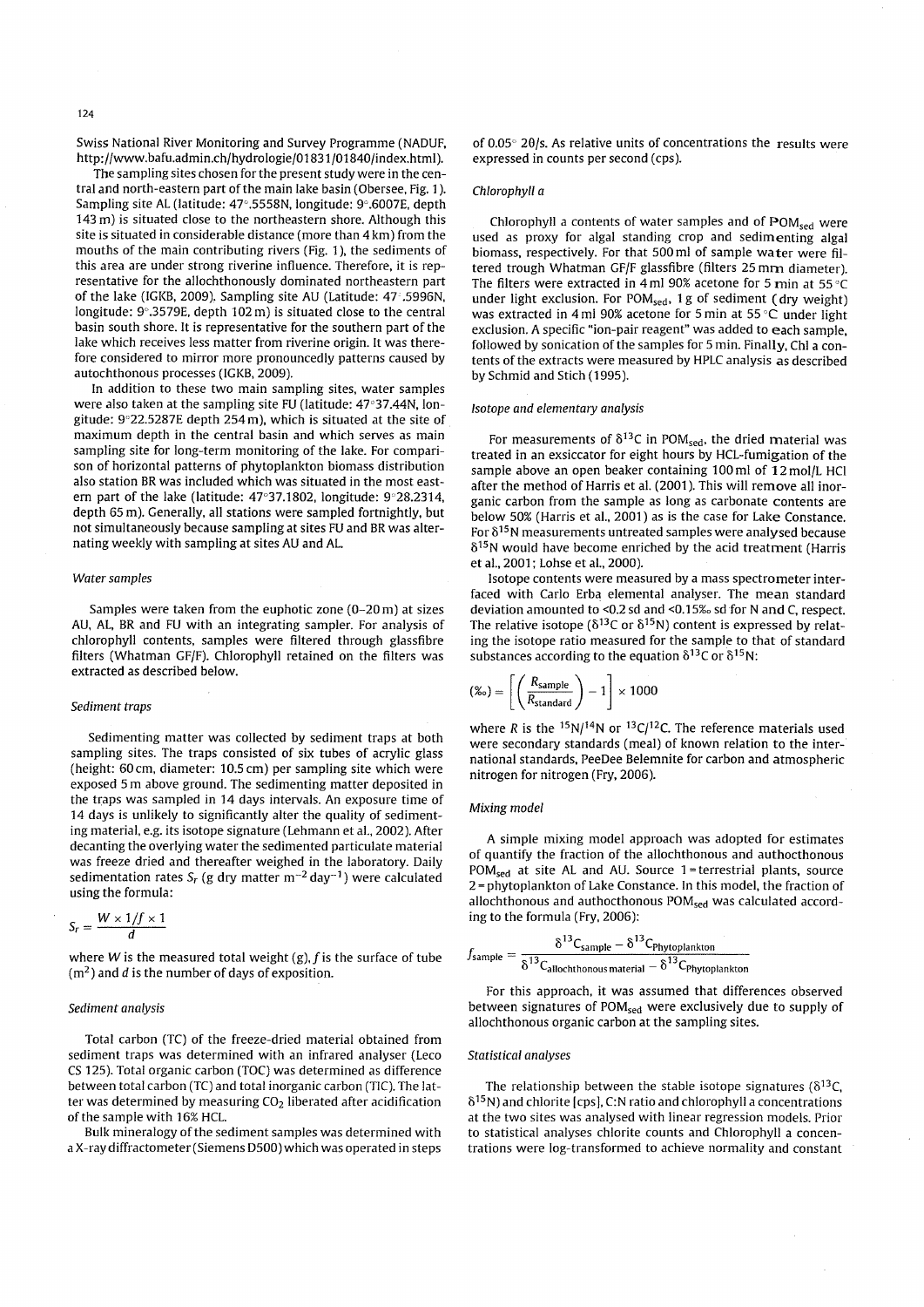

Fig. 2. (a) Discharge (solid line) and TOC (dashed line) loads of the river Rhine into Lake Constance during 2005. (b) water level dynamic of Lake Constance (related to gauge Constance) observed in 2005 (black line) and on average during 1850-2010 (grey line), (c) chlorophyll a concentrations in the upper 20 m water layers observed in 2005 at sampling sites AU (open circles),AL(filled circles), FU (\*) and BR(+) in the central and eastern basin of Lake Constance (see Fig. 1). Symbols without connecting lines are from sampling sites FU and BR for which the sampling date differed by one week to that of the sites AL and AU, respectively.

variance. For analysing the relationship between Chlorophyll a concentrations and stable isotope signatures one outlier, i.e. the observation resulting from the extreme flooding event at site AL (see below), was excluded.

#### **Results**

Discharge of the river Rhine into Lake Constance showed two maxima, one at the end of May and a second one at the end of August during a major flood event. Discharge maxima were associated with maxima of TOC loads (Fig, 2a). Water levels of Lake Constance mirrored to a large extent the water discharge from the river Rhine. Compared to its long-term average seasonal dynamics, the water level during 2005 was low (Fig. 2b), with the exception of the end of August (Fig. 2b).

Chlorophyll a dynamics were similar at the 4 selected sampling sites (Figs. 1 and 2b) and were characterised by a short spring peak followed by a clear-water phase and a smaller but extended summer bloom. The similarity was most pronounced for the sites AU and AL which were sampled simultaneously. The other two sites for which the sampling date differed by one week to that of the sites AL and AU showed a similar seasonal course, albeit with a somewhat higher variability.

The dynamics of sedimentation and of sedimentary characteristics differed strongly between sampling sites. Fluxes of total sedimenting matter (Fig. 3a), total carbon (Fig. 3b) inorganic (Fig. 3c) and organic carbon (Fig. 3d) and of nitrogen (Fig. 3e), were on average two- to three-fold higher at site AL than those

at AU and their dynamics were more immediately and strongly affected by the two periods of water level increase. These fluxes increased also at AU in response to the August flooding, however with a 2-week delay and with much less pronounced peaks. Overall, the differences of sedimentary fluxes between the two sampling sites were large during periods of increased inflow, while they were rather small during periods of low inflow and consequently reduced sedimentation as in winter, early spring and autumn. A similar seasonal pattern was observed for concentrations of the mineral chlorite which serves as allocht honous marker (Fig.3g).

In contrast to most other fluxes, ChI a sedimentation (Fig. 3f) was remarkably similar at the two sites. Only a moderate increase of rates of chlorophyll a sedimentation was observed after the algal spring bloom in April/May. In contrast, the early epilimnetic summer peak resulted in a pronounced maximum of ChI a sedimentation in mid July with a delay of roughly two weeks after the peak in the euphotic water layers (Fig. 2b). During the following months rates of chlorophyll a sedimentation dropped more or less continuously until the end of the observation period. The C:N ratio (Fig. 3j) differed also considerably between both sites during end of April/May and during the flooding event.

Also the seasonal course of sedimentation of inorganic carbon deviated from July onwards from the pattern observed for TPM (total particulate matter) and TC, because it remained at an elevated level at both sites, although total sedimentation decreased during July and August until the onset of the flooding event (Fig. 3a-c). This period of deviation between TPM, TC and inorganic carbon fluxes corresponds to a maximum of autochthonous calcite precipitation (Fig. 3h). Simultaneously up to 90% of total carbon sedimentation at site AU was contributed by inorganic carbon (Fig. 3i). The highest percentage (90%) was observed at site AU in July, presumably due to increased biogenic calcite precipitation at this site. At site AL the peak of the calcite signal was less pronounced. However, at this site the percentages were already elevated during the preceding period coinciding with the increasing inflow in April and May. Overall, inorganic carbon contributed at least 40% to total carbon sedimentation but the majority of percentages were higher than 60%, at site AL throughout the whole sampling period and at site AU from July to September. Lowest percentages were observed in April and May at site AU which means that during this period the major part of carbon sedimentation was contributed by organic carbon at this site

 $\delta^{13}$ C values from site AU were significantly more negative, i.e. "lighter"  $(-31.31 \pm 1.18)$ %, range:  $-33.10$  to  $-29.30$ %) than at the site AL ( $-29.33 \pm 1.13$ %, range:  $-26.51$  to  $-30.92$ %) (ANOVA,  $F_{1,32}$  = 24.9,  $p$  < 0.05). However, also for this parameter, remarkable seasonal differences were observed (Fig. 3k). While the values were similar at both sites until April; they deviated strongly from May to July, after which they approached each other again. A stronger deviation was again observed after the flooding event at the end of August. At this time, the "heaviest" signature  $(-26.51\%)$  was found at site AL. At site AU the flood event became visible only with delay and less pronounced. Similarly, the values show - although with some delay and less pronounced - a tendency toward heavier values after snow melting. Results from a carbon isotope mixing model reveals large differences between the two sites in respect to the importance of allochthonous matter for overall carbon sedimentation fluxes (Table 3), with absolute contribution of allochthonous matter depending on the assumed isotope signal of autochthonous primary production.

Differences between both sampling sites were less pronounced for  $\delta^{15}$ N (AU = +5.80 ± 0.87‰; AL = +5.10 ± 1.03‰; Fig. 31). Largest differences in  $\delta^{15}$ N between sites (maximum +2.57% at the beginning of May) were observed during the period of alpine snow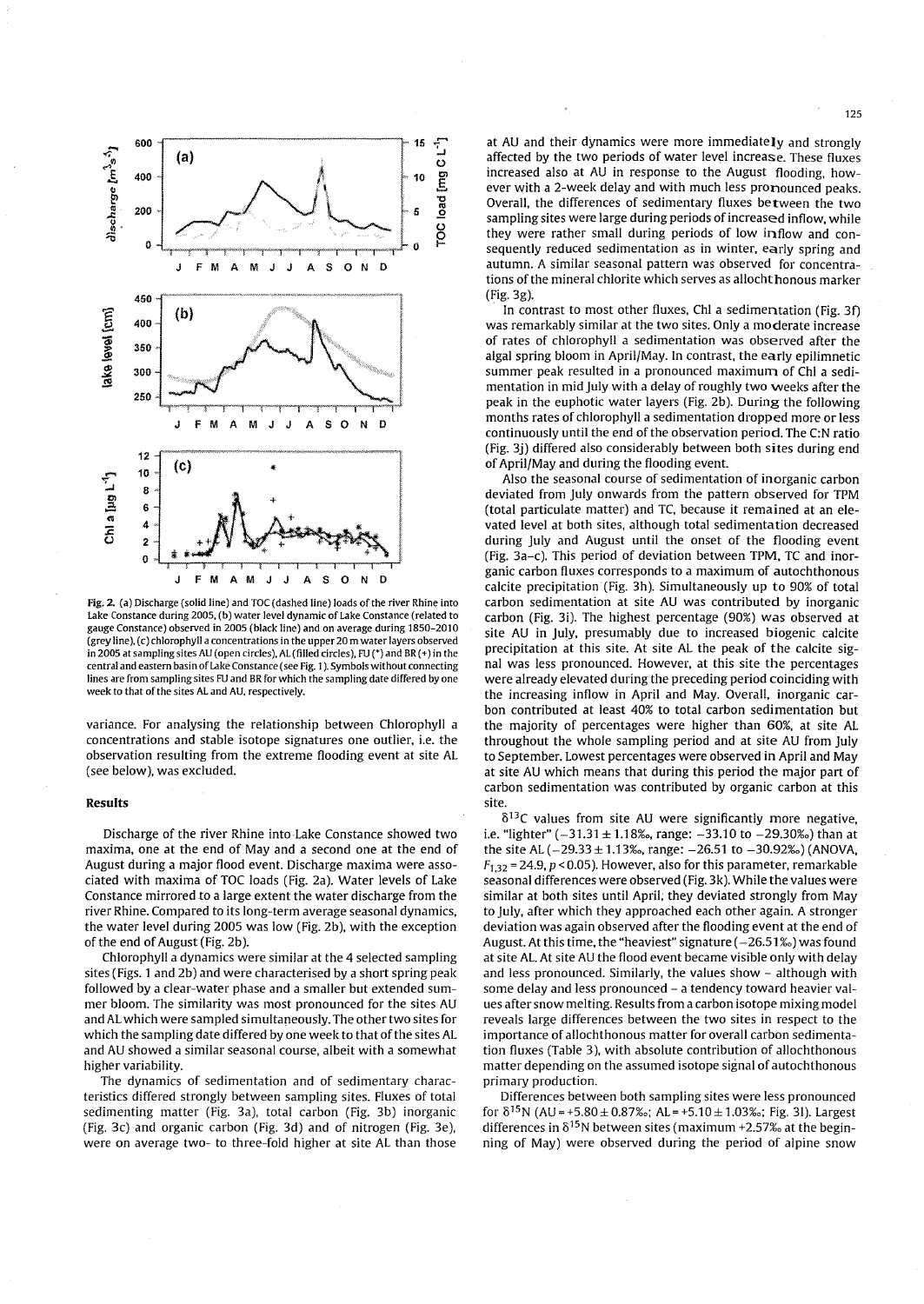

Fig.3. Seasonality ofthe characteristics of sedimented material. The two periods of water level increase are shaded: Left row (rates). (a) TPM = total particulate organic matter; (b) TC = total carbon; (c) C<sub>anorg</sub> = inorganic carbon (note the logarithmic scaling); (d) C<sub>org</sub> = organic carbon (note the logarithmic scaling); (e) N = nitrogen; (f) ChI a = chlorophyll a (note the logarithmic scaling). Right row (concentrations); (g) chlorite; (h) calcite; (i)  $\%$  C<sub>anorg</sub> = inorganic carbon of total C; (j) ratio C<sub>org</sub>/Chl a; (k)  $\delta^{13}C$ ; (l)  $\delta^{15}N$ . Open circles show values from site AU. filled circles values from site AL. Numbers in panels (a)-(e) indicate fluxes during the flood event. Please note that fluxes observed during the this *event* may represent overestimates as due to strong turbulences near the bottom. resuspended matter from sediments presumably contributed strongly to overall observed sedimentary fluxes (lGKB. 2009).

melting and after the flood event (Fig. 31). Both sites exhibited also a trend from heavier (+7.29% $\alpha$  at AU and +6.47% $\alpha$  at AL) values in winter towards lighter values in spring and summer (Fig. 3f). The lighter values were thus closer to the values measured as average for epilimnetic seston  $(+4.16 \pm 0.43\%)$ .

(chlorite:  $R^2 = 0.19$ ,  $p < 0.01$ , Fig. 4d, C:N ratio:  $R^2 = 0.25$ ,  $p < 0.01$ (Fig. 4e), ChI a concentration,  $R^2$  = 0.15,  $p$  < 0.05 (Fig. 4f).

# **Discussion**

 $\delta^{13}$ C signals were strongly related to other markers of allochthony, i.e., chlorite (Fig. 4a,  $R^2 = 0.63$ ,  $p < 0.001$ ), C:N ratio (Fig. 4b,  $R^2 = 0.31$ ,  $p < 0.001$ ) and ChI a concentrations (Fig. 4c,  $R^2$  = 0.54,  $p$  < 0.001) in sedimentary material. In contrast, the relationship of  $\delta^{15}N$  to these markers of allochthony was less tight

Our results document a large variability in respect to quantity and composition of sedimentary fluxes at two pelagic sites within a large oligotrophic lake and suggest that also in non-humic lakes allochthonous material can contribute substantially to sedimentation.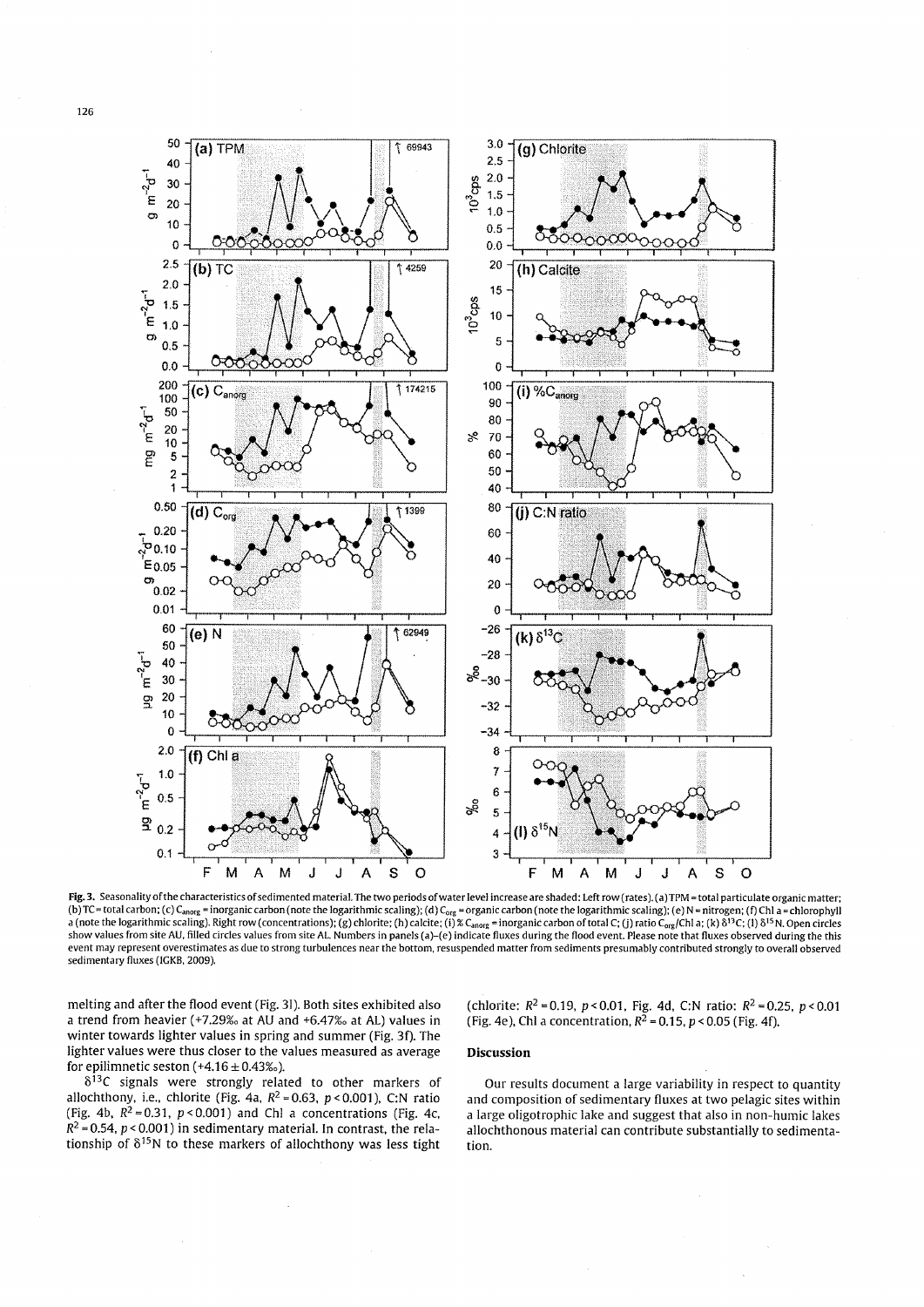

Fig. 4. Plots of stable isotope signatures against: (a) and (d) log-transformed chlorite counts, (b) and (e) C:N ratios and (c) and (f) log-transformed chi a concentrations of sedimenting material. Open circles show values from site AU. filled circles values from site AL. Main discharge is provided by the river Rhine "Alpenrhein",

#### *Differences in sedimentation patterns between sites*

The site AL experienced much higher sedimentation loads as compared to site AU in terms of TPM, POM, TC, and of  $C_{\text{org}}$  sedimentation. In contrast to POM sedimentation fluxes, chlorophyll a sedimentation fluxes did not differ strongly between the two sites, which is in agreement with the rather uniform horizontal distribution of Chi a concentrations in the euphotic water layers (Fig. 2b). This indicates that the sedimentation flux originating from autochthonous algal production was horizontally rather homogenously distributed (Fig. 3f) and suggests that the differences in POM sedimentation between sites are due to differences in allochthonous input. This is strongly supported by differences between sites in respect to chlorite concentrations, C:N ratios and stable isotope signatures.

The  $\delta^{13}$ C values observed at the site AL (range -26.50 to -30.90%) were much closer to the range reported for terrestrial plants and emersed macrophytes in other studies (France, 1995; Gu et al., 1994; Leventhal, 2004; Peterson and Fry, 1987) and for Lake Constance (Table 2; Fuentes 2010). Theoretically, such values could have also been caused by sedimentation of littoral epilithic algae (Table 2) which could have been transported to the pelagic water after events of wind resuspension (Moschen et al., 2009). However, because only negligible percentages of benthic algae were detected by microscopic examination of the sediments (IGKB, 2009) their impact in pelagic sedimentation appears to be negligible in our lake. Consequently, the mixing model suggests a dominance of allochthonous sedimentation fluxes at size AL of 66.75-73.5% depending on the assumption of the  $\delta^{13}$ C signal of autochtonously produced material (Table 3). Such a dominance is also supported when estimating the contribution of allochthonous material by assuming that (1) all Chi a sedimentation is of autochthonous origin, there is on average (2) a Chi a/POC ratio of 50 (Riemann et al., 1989)

and (3) a ratio of heterotrophic and detrital carbon to autotrophic carbon of 2.5 (Hessen et aI., 2003). According to these assumptions roughly 75% of the sedimentation fluxes at site AL would be of allochthonous origin.

In contrast,  $\delta^{13}$ C values (range  $-33.10$  to  $-29.30\%$ ) at AU were much closer to those observed for seston in Lake Constance (Table 2; Fuentes, 2010), which, how usually cannot be considered as pure phytoplankton because it is frequently masked by allochthonous and/or littoral detritus (del Giorgio and France, 1996). As a consequence seston tends to have "heavier"  $\delta^{13}C$  values than those reported for pure phytoplankton (del Giorgio and France, 1996; Gu et al., 1994), but is still significantly lighter than allochthonous plant material (Table 2). Consequently, the  $\delta^{13}$ C mixing models suggest that sedimentation at site AU was dominated by autochthonous sedimentation with estimates of allochthonous contribution ranging from 17.25% to 33.80% (Table 3) and 35% based on chlorophyll a sedimentation rates (see above). Hence, all calculations revealed large differences between the two sites in respect to the contribution of allochthonous material to sedimentation fluxes.

#### Table 2

Range of isotopic signatures ( $\delta^{13}C$ ,  $\delta^{15}N$ ) observed for different autochthonous and allochthonous sources in Lake Constance and its catchment,

| Source                                                                 | $\delta^{13}C($ %o) | $\delta^{15}N$ (%) |
|------------------------------------------------------------------------|---------------------|--------------------|
| Epilimnetic pelagic lake seston (Sampled in<br>spring and summer 2004) | $-32$ to $-33$      | $4 - 5$            |
| Submersed macrophytes (Chara spp. and<br>Potamogeton spp.)             | $-14$ to $-18$      | $1 - 5$            |
| Littoral epilithic algae (mainly blue-greens and<br>diatoms)           | $-27$ to $-29$      | $6 - 7$            |
| Terrestrial plants (leafs from various riparian<br>plants)             | $-27$ to $-29$      | $-2$ to 6          |
| River seston (Schussen)                                                | $-25$ to $-28$      | $4 - 6$            |

Data from Fuentes (2010)

127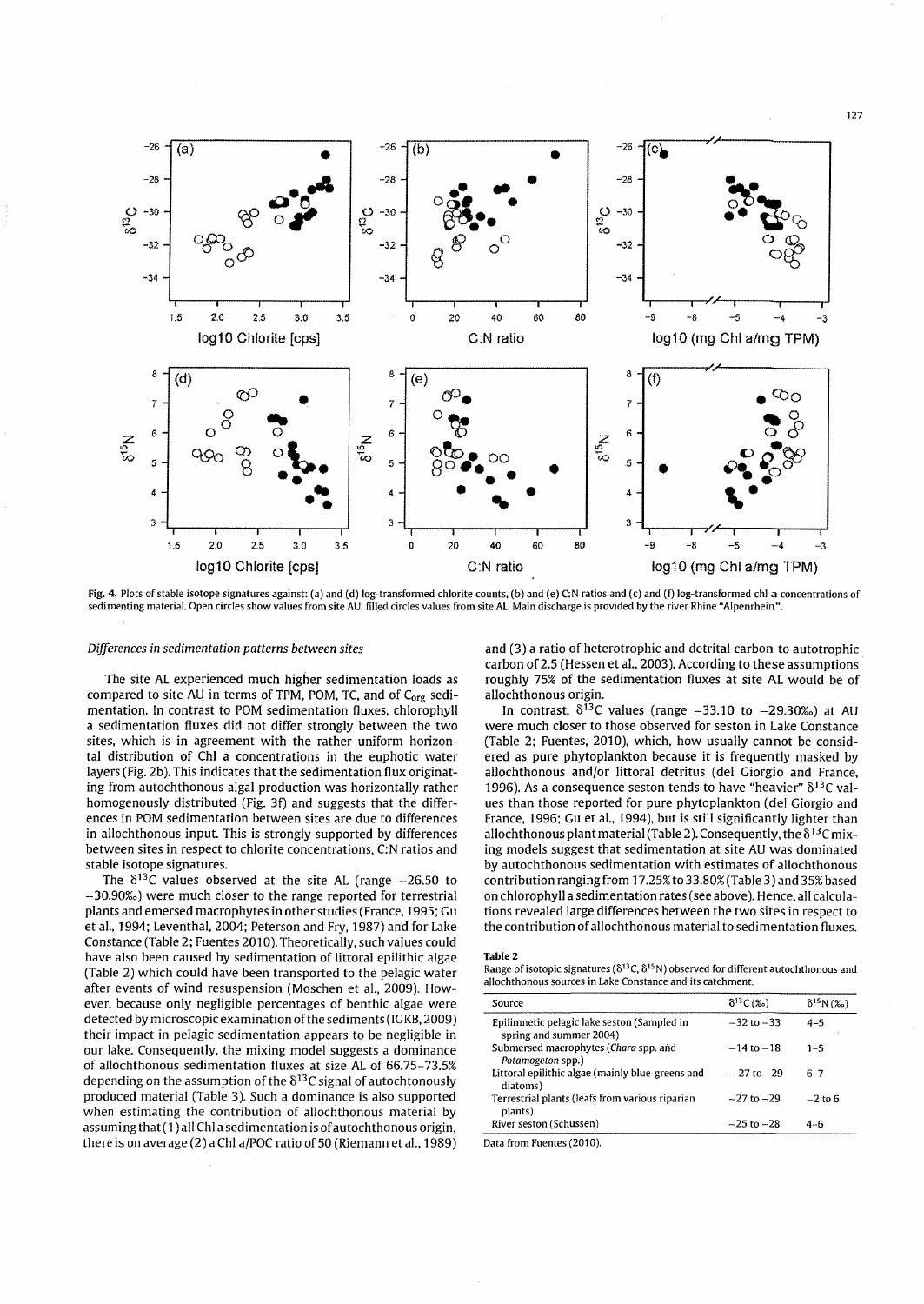128

Table: 3

Calculation of the fraction of the autochthonous and allochthonous carbon of the organic matter sedimentation in the site characterised by a more allochthonous contribution (AL] urld at the autochthonous characterised site [AU] on the basis of a simple two-source mixing model according to FRY 2005.

| Site | Mean $\delta^{13}$ C<br>- Sedimenary material | Assumed $\delta^{13}C_{\text{T. Plant}}$ | Assumed $\delta^{13}$<br>-aurochthonous production- | Contribution of allochthonous carbon |
|------|-----------------------------------------------|------------------------------------------|-----------------------------------------------------|--------------------------------------|
| AU   | $-31.31%$                                     | $-28%$                                   | $-32$ to $-33%$                                     | 7.25-33.8%                           |
| AL.  | $-29.33%$                                     | $-28%$                                   | $-32$ to $-33\%$                                    | 66.75~73.4%                          |

However. according to our calculations up to 30% sedimentary fluxes is possibly of allochthonous origin also at AU despite its location apart from significant riverine inputs. This suggests transport ofTPM to this site. which is consistent with knowledge on dominant currents in the lake (Auerbach and Ritzi, 1938; Bäuerle et al., 1998; Wasmund. 1928). satellite documentations (Odermatt et al.. 2008) and studies on the spatiotemporal distribution of river water in the lake (Rossknecht. 2003). A contribution of allochthonous material for sedimentary flux at AU is' also suggested by the significant correlation of  $\delta^{13}$ C values with chlorite (Fig. 4). Furthermore, the seasonal course of sedimentary fluxes also suggests an influence of allochthonous matter as the flooding event caused enhanced sedimentation rates also at AU albeit less pronounced and with a 2-week delay compared to site AL.

Differences between both sites were much less pronounced for  $\delta^{15}$ N values compared to  $\delta^{13}$ C values. Likewise the relationship between  $\delta^{15}$ N values and marker of allochthonous material, e.g. chlorite. C:N ratio and ChI a concentration in sedimenting material was less tight than those relationship observed for  $\delta^{13}$ C values. This is mainly due to the broad distribution of  $\delta^{15}$  N-values observed for terrestrial and aquatic organic matter (Fry. 2006). which above all results from the strong discrimination effects occurring during metabolic processing of nitrogen compounds (Saino and Hattori. 1987). For this reason  $\delta^{15}$ N values are generally less suitable for indication of the origin of the organic matter but they rather indicate the state of biotic processing of it. This was exemplified for phytoplankton as well as for terrestrial fresh plant material which tend to have lighter values than biotically processed matter as soil organic matter (Adams and Sterner. 2000; Bernasconi et al.. 1997; Fuentes. 2010; Owens and Law. 1989) or "aged" phytoplankton detritus (Bernasconi et al.. 1997; Van der Nat et al.. 2003) which previously had undergone passages through food chains and/or was metabolised by microbial communities (Hodell and Schelske. 1998; Teranes and Bernasconi, 2000). In this context, lighter  $\delta^{15}N$  values would indicate a higher portion of "young " algae in the sedimenting material. whereas heavier values would indicate a higher portion of aged or biotically processed material.

#### *Seasonal dynamics o/sedimentation*

The seasonal dynamics of overall sedimentation fluxes was strongly influenced by the discharge of the river Rhine. which increased sedimentation rates. especially at site AL. during May/June, when the melting of snow and glaciers in the Alpes results into increased inflow and rising water levels in the lake (Jöhnk et al., 2004), and in late August, when an extreme flood event caused a rapid rise of water levels within a few days. This flood increased sedimentation fluxes strongly at site AU. but resulted also in the annual maximum of TPM, total and organic carbon sedimentation at site AL (see above). The seasonal dynamics of  $\delta^{13}$ C values seem to be also strongly influenced by seasonal variability in inflow. The comparatively heavy values observed during winter became lighter after the onset of phytoplankton growth in April. but become heavier again after alpine snow melting. Remarkably. this trend is visible at both sites. but was again delayed and less pronounced at site AU. This observation is also a major argument against the alternative explanation of the observed seasonal changes of  $\delta^{13}$ C values, i.e., to result from succession of phytoplankton communities with changing isotope signatures (Lehmann et al.. 2004a; Vuorio et al.. 2006; Wu et al.. 1999). Because autochthonous sedimentation was shown to be rather similar at both sites (Fig. 3f). no delay would be expected if the changes were mainly due to phytoplankton succession.

In contrast, seasonal variability of  $\delta^{15}N$  values seemed to be less influenced by the riverine inflow.  $\delta^{15}$ N values at both <code>sites</code> declined at both sites from winter towards spring and summer approaching values similar to those observed for the seston of the lake (Table  $2$ ; Fuentes. 2010). This seasonal pattern is consistent with observations in various other lakes and in marine seston (Bernasconi et al.. 1997; Hodell and Schelske. 1998; Teranes and Bernasconi. 2000; Wu et al.. 1999). As the degree of biotic processing seems to increase  $\delta^{15}$ N values (see above) the seasonal decline of  $\delta^{15}$ N indicates that the contribution of "young" phytoplankton to the sedimenting organic matter had increased from winter towards summer at both sites.

A comparison of the seasonal course of epilimnetic concentrations of chlorophyll a (Fig. 2b) with the seasonal development of chlorophyll a sedimentation rates (Fig. 3f) makes apparent that the latter is not necessarily a complete reflection of the simultaneous algal development in the euphotic layer. The reason is on the one hand a delay due to different residence times of phytoplankton in the euphotic layers. secondly it is due to the different sinking properties of the respective algal taxa and thirdly the amount of sinking losses of phytoplankton depends strongly on its susceptibility for use as food source and/or for microbial degradation before sinking down to the bottom. All three effects seem to be relevant in this case study: the summer peak of ChI a in the water column resulted in a maximum of chlorophyll a sedimentation after a delay of roughly two weeks. The general dominance of large diatoms observed in the sediment traps shows also that these algae contribute overproportionally to the autochthonous supply of organic sedimentation. Finally. the fact that a much lower percentage of the phytoplankton spring bloom reached the sediments compared to the summer bloom can presumably be explained by a much higher percentage of "edible" algae and hence higher grazing losses during spring bloom compared to the summer bloom (Kiimmerlin. 1998).

#### **Conclusions and outlook**

In summary. the study has demonstrated that in a large nonhumic oligotrophic lake at least locally the sedimentary flux of organic matter may be dominated by allochthonous matter. The occurrence of a major flood in our study year could have principally baised our estimates of the importance of "normal" allochthonous sedimentation in oligotrophic Lake Constance. However. water levels throughout most of the year remained below its long-term average suggesting an overall reduced hydraulic load. This is confirmed by measurements ofPOC loads in the upper river Rhine prior to its entrance into Lake Constance: The average POC load in 2005 (0.42 kg/s) was despite the flooding event lower than the long-term average from 1984 to 1998 (0.54kg/s) suggesting that our conclusions with respect to the relative importance of allochthonous POM<sub>sed</sub> are rather conservative.

The allochthonous contribution to sedimentary fluxes varies strongly between aquatic systems and ranges from <5 to 90% based on estimates from stable isotope signatures (Bernasconi et al..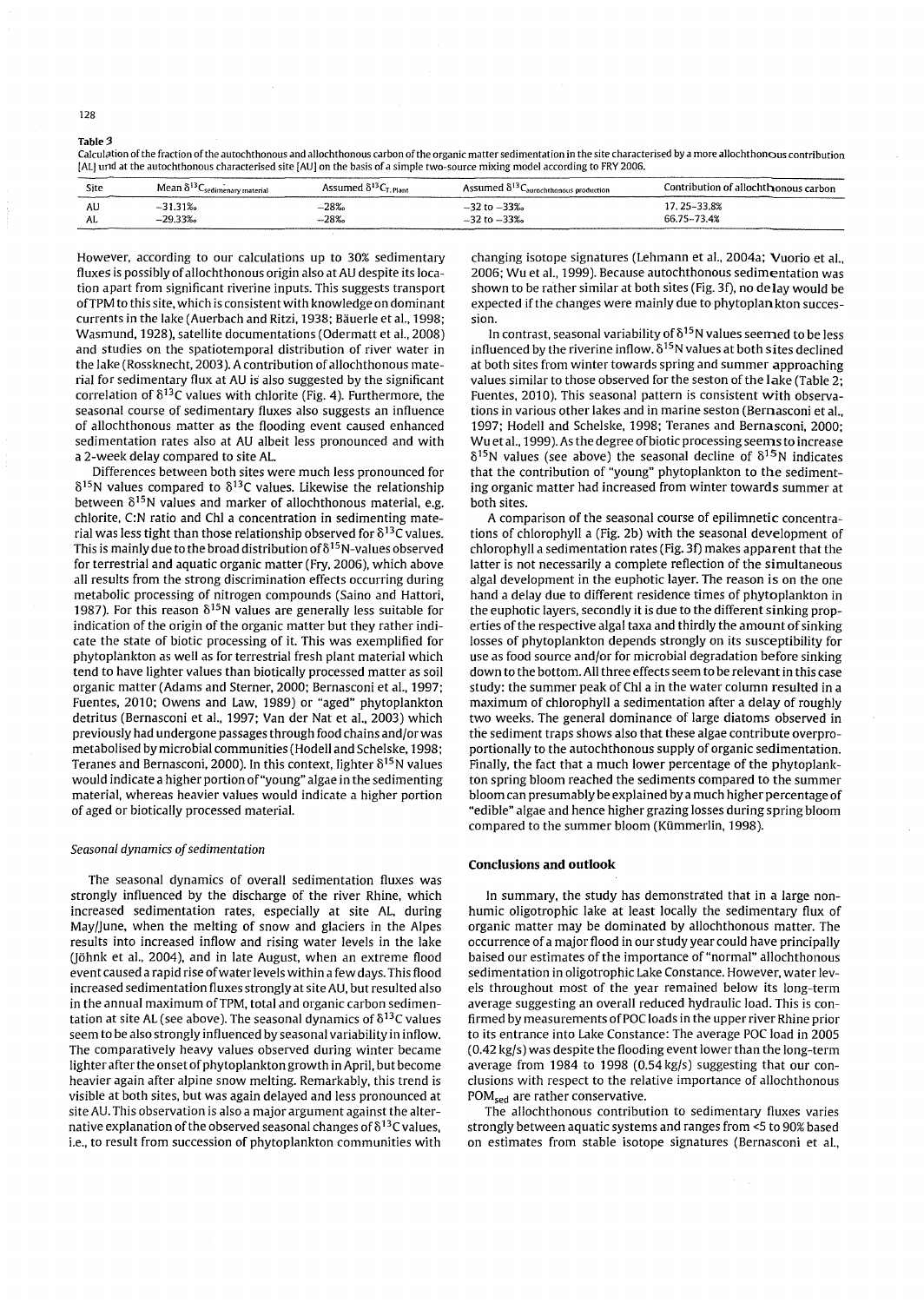1997; Eddins, 2000; Hodell and Schelske, 1998; Leventhal, 2004; Lellmann et al., 2004a,b). High percentages are observed in systerns having large river inflows, whereas they are small in lakes with low river inflows such as Lake Lugano (Bernasconi et aI., 1997). Our results show that within one lake large spatial variability in the relative importance of allochthonous to autochthonous sedimentation exists, which makes it difficult to quantitatively upscale the results from two sediment traps to the overall lake. However, our results support calculations relating primary productivity to allochthonous carbon input (see Table 1) and lake wide surveys of sediment characteristics (IGKB, 2009) suggesting that also in deep oligotrophic lakes allochthonous material can make an important contribution not only locally but to overall sedimentary flux. This suggests that allochthonous material is an important source for energy and growth of profundal benthic communities in Lake Constance. This assumption is supported by the observed horizontal distribution of macrobenthic communities which was characterised by strongly increased abundances in the allochthonously dominated northeastern areas of the lake (IGKB, 2009). Because a major part of the allochthonous POM sedimentationappears to be recalcitrant and becomes therefore permanently buried in sediments (Sobek et aI., 2009), certainly only a minor part of the allochthonous material is really available for nutrition of benthie communities. Nevertheless, related to available autochthonous carbon supply this part seems to be sufficiently high to provide an important additional source of nutrition for the benthic community (Fuentes, 2010).

#### **Acknowledgements**

This study was supported by a Grant of DAAD (Deutscher Akademischer Austausch Dienst) for the first author. The authors owe thanks to R. Schaufele (TU Munich) for use of the massspectrometer and technical advice. We are also indebted to several colleages from the Institute for Lake Research who collaborated within the BUS (Bodensee Untersuchung Seeboden) program, especially to H.B. Stich and R. Kiimmerlin for providing results of algal compositon and chlorophyll a data and to B. Engesser, B. Haibel, S. Fitz, K. Sarembe and A. Schiessl for technical assistance at field and laboratory work. The Swiss National River Monitoring and Survey Programme (NADUF) provided data on discharge and POC loads of the river Rhine into Lake Constance. Finally, we would like to thank two reviewers and H. Contreras for insightful comments.

#### **References**

- Adams. S., Sterner, R.. 2000. The effect of dietary nitrogen content on trophic level  $\delta^{15}$ N enrichment. Limnol. Oceanogr. 45, 601-607.
- Auerbach. M .• Ritzi. M .• 1938. Die Oberflachen- und Tiefenstriime des Bodensees. IV. Der Lauf des Rheinwassers durch den Bodensee in den Sommermonaten. Arch. Hydrobiol. 32. 409-433.
- Bäuerle, E., Ollinger, D., Ilmberger, J., 1998. Some meteorological, hydrological and hydrodynamical aspects of Upper Lake Constance. Arch. Hydrobiol. Spec. Issues Advanc. Limnol. 53. 489-503.
- Bernasconi, S., Barbieri, A., Simona, M., 1997. Carbon and nitrogen isotope variations in sedimentingorganic matter in Lake Lugano. Limnol. Oceanogr. 42. 1755-1765. Bunn. S .. Boon. P .• 1993. What sources of organic carbon drive food webs in BiII-
- abongs? A study based on stable-isotope analysis. Oecologia 96. 85-94.
- Caraco. *N .•* Cole, J.. 2004. When terrestrial organic matter is sent down the river: importance of allochthonous C inputs to the metabolism in lakes and rivers. In: Polis, G.A., Power, M.E., Huxley, G.R. (Eds.), Food Webs at the Landscape Level.
- University of Chicago Press, pp. 301–316.<br>Carpenter, S., Cole, J., Pace, M., Van de Bogert, M., Bade, D., Bastviken, D., Gille, C.,<br>Hodgson, J., Kitchell, J., Kritzberg, E., 2005. Ecosystem subsidies: terrestrial support o 2737-2750.
- Cole. L. Carpenter. S., Pace. M., Van de Bogert. M., Kitchell. L. Hodgson. L. 2006. Differential support of lake food webs by three types of terrestrial organic carbon. Ecol. Lett. 9. 558-568.
- Cole, J., Carpenter, S., Kitchell, J., Pace, M., Solomond, S., Weidele, B., 2010. Strong evidence for terrestrial support of zooplankton in small

lakes based on stable isotopes of carbon, nitrogen, and hydrogen www.pnas.org/cgi/doi/10.I073/pnas.l012807108.

- del Giorgio. P., France. R., 1996. Ecosystem-specific patterns in the relationship between zooplankton and POM or microplankton  $\delta^{13}$ C. Lirnnol. Oceanogr. 41. 359-365.
- del Giorgio, P., Cole, J., Cimbleris, A., 1997. Respiration rates in bacteria exceed phytoplankton production in unproductive aquatic systems. Nature 385.148-150. Eddins. S., 2000. Calculation of terrestrial inputs to particulate o rganic carbon in an
- anthropogenically impacted estuary in the Southeastern United States. Water Air Soil Poll. 127.227-241. Filstrup. C., Scott. J., Lind. O., 2009. Allochthonous organic matter supplements and
- sediment transport in a polymictic reservoir determined using elemental and isotopic ratios. Biogeochemistry 96.87-100.

France. R., 1995. Carbon-13 enrichment in benthic compard to planktonic algae food web implications. Mar. Ecol. Prog. Ser. 124.307-312. Fry, B., 2006. Stable Isotope Ecology. Springer.

- Fuentes, N., 2010. Analyse des allochthon eingetragenen Fluß-Sestons und der autochthonen Primarproduzenten in der Nahrungskette des Bodensees mit Hilfe stabiler (15N, 13C) isotope. Dissertation. Universität Konstanz, 169S.
- Gu. B., Schell. D., Alexander. V., 1994. Stable carbon and nitrogen isotopic analysis of the plankton food web in a subarctic lake. Can. J. Fish Aquat. Sci. 51, 1338-1344.
- Güde, H., Rossknecht, H., Wagner, G., 1998. Anthropogenic impacts on the trophic state Lake Constance during the 20th century. Arch. Hydrobiol. Spec. Issues. Limnol. 53. 85-108.
- Harris, D., Horwath. W., van Kessel, C., 2001. Acid fumigation of soils to remove carbonates prior to total organic carbon or carbon-13 isotopic analysis. Soil Sci. Soc. Am.J. 65.1853-1856.
- Hessen, D., Andersen, T., Brettum, P., Faafeng, P., 2003. Phytoplankton contribution to sestonic mass and elemental ratios in lakes: implications for zooplankton nutrition. Limnol. Oceanogr.48. 1289-1296.
- Hodell, D., Schelske, C., 1998. Production, sedimentation, and isotopic composition of organic matter in Lake Ontario. Umnol. Oceanogr. 43. 200-214.
- lGKB (Internationale Gewasserschutzkommission fiir den Bodensee). 2000. Dem Bodensee in den Abflussjahren 1996 und 1997 zugefiihrte Stofffrachten. Bericht. Nr.53.42S.
- IGKB (Internationale Gewasserschutzkommission fiirden Bodensee). 2001. Richtlinien fiir die Reinhaltung des Bodensees. Stand vom 23. Mai 2001 -Internationale Gewasserschutzkommission fiir den Bodensee.
- lGKB (Internationale Gewasserschutzkommission fiir den Bodensee). 2009. Bodensee-Untersuchung-Seeboden. Bericht. Nr. 56. 107 S.
- Jiihnk. K.. Straile. D .. Ostendorp. W .• 2004. Water level variability and trends in Lake Constance in the light of the 1999 centennial flood. Umnologica 34.15-21.
- Kümmerlin, R., 1998. Taxonomical response of the phytoplankton community of Upper Lake Constance (Bodensee-Obersee) to eutrophication and reoligotrophication. Arch. Hydrobiol. Adv. Umnol. 53.10-117.
- Kumar, S., Finlay, J., Sterner, R., 2011. Isotopic composition of nitrogen in suspended<br>particulate matter of Lake Superior: implications for nutrient cycling and organic matter transformation. Biogeochemistry 103. 1-14.
- Lehmann, M., Bernasconi, S., Barbieri, A., McKenzie, J., 2002. Preservation of organic matter and alteration of its carbon and nitrogen isotope composition during simulate and in situ early sedimentary diagenesis. Geochim. Cosmochim. Acta 66 (20). 3573-3584.
- Lehmann. M.. Bernasconi, S., Barbieri, A., Simona, M., McKenzie, J., Veronesi, M.  $2004$ a. Seasonal variation of the  $\delta^{13}C$  and  $\delta^{15}N$  of particulate and dissolved carbon and nitrogen in Lake Lugano: Constraints on biogeochemical cycling in a eutrophic lake. Umnol. Oceanogr. 49. 415-429. Lehmann. M .. Bernasconi. S .. Barbieri. A .. Simona. M .. McKenzie. j.. 2004b. Interann-
- ual variation of the isotopic composition of sedimenting organic carbon and nitrogen in Lake Lugano: a long-term sediment trap study. Limnol. Oceanogr. 49. 839-849.
- Leventhal, J., 2004. Isotopic chemistry of organic carbon in sediment. In: Prell, W., Wang, P., Blum. P., Rea. D., Clemens, S. (Eds.), Proc. ODP, Sci. Results, 184:. College
- Station, TX (Ocean Drilling Program), pp. 1–13.<br>Lohse, L., Klooserhuis, H., de Stighter, W., Helder, W., van Raaphorst, W., van Weering, T., 2000. Carbonate removal by acidification causes loss of nitrogenous compounds in continental margin sediments. Mar. Chem. 69.193-201.
- Matthews, B., Mazumder, A., 2005. Temporal variation in body composition (C:N) helps explain seasonal patterns of zooplankton  $\delta^{13}$ C. Freshw. Biol. 50, 502-515. Meyers. P., Ishiwatari. R., 1993. Lacustrine organic geochemistry. Org. Geochem. 20.
- 867-900. Moschen. R.. Lücke. A.. Parplies. J.. Schleser. G., 2009. Controls on the seasonal and
- interannual dynamics of organic matter stable carbon isotopes in mesotrophic Lake Holzmaar. Germany. Umnol. Oceanogr. 54. 194-209.
- MiiIler. G .• 1966. Die Sedimentbildung im Bodensee. Die Naturwissenschaften 53 (10).237-247.
- Odermatt, D., Heege, T., Nieke, J., Kneubühler, M., Itten, K., 2008. Water quality monitoring for Lake Constance with a physically based algorithm for MERIS data. Sensors 8 (8). 4582-4599.
- Owens, N., Law, C., 1989. Natural variations in <sup>15</sup>N content of riverine and estuarine sediments. Est. Coast. Shelf Sci. 28, 407-416.
- Pace. M., Cole. J., Carpenter. S., Kitchell. J., Hodgson. J., Van de Bogert. M., Bade. D. 2004. Whole-lake carbon-13 additions reveal terrestrial support of aquatic food webs. Nature 427. 240-310.
- Peterson, B., Fry, B., 1987. Stable isotopes in ecosystem studies. Annu. Rev. Ecol. Syst. 18.293-320.